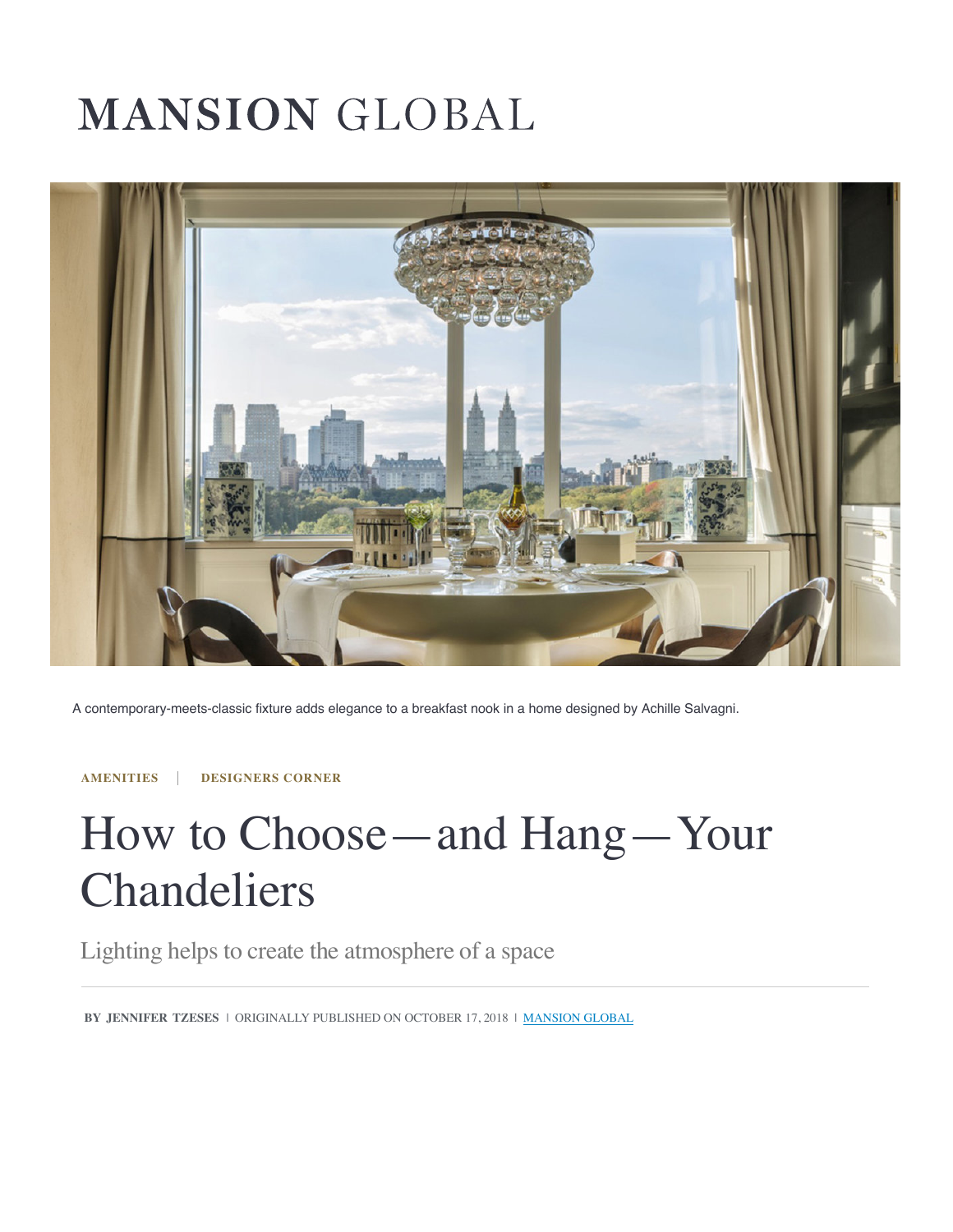Each week Mansion Global tackles a design topic with an elite group of designers from around the world who work on luxury properties. This week we look at how to choose and hang the right chandelier for your space.

A chandelier is the ultimate accessory for a space. "It creates an atmosphere as much as the lighting—the layers of the chandelier, the many small details from which it is made, the clarity of the crystal, the texture all add up to a magnificent look of grandeur," said Tel Aviv-based interior designer Lauren Reik.

"Lighting is what makes the atmosphere of the room, what makes it sexy, charming and soulful," said Anna Lloyd-Jones, creative director, ALJ Studio.

For ideas on illuminating your space with style, follow these tips from the pros.

#### **Set the Room's Tone**



Designed by Babcock Peffer, the soaring vaulted ceilings of this dining room befit a statement light source that commands attention.

Photography by Francine Fleischer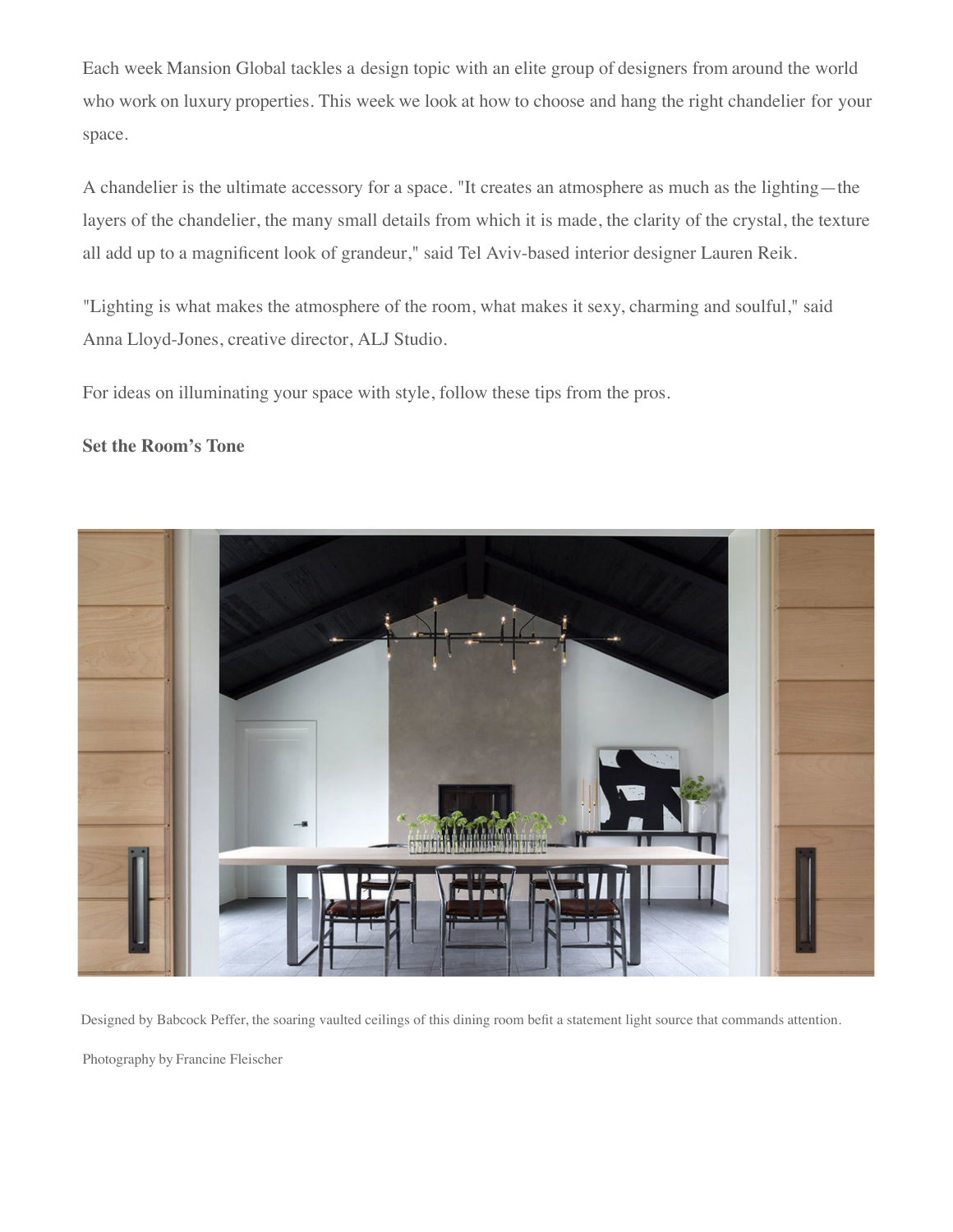"We believe in layered decorative lighting, and a chandelier is an important component of this. It helps to create an even ambient light, which lights the ceiling and objects in its vicinity. It can also serve as a sculpture or a work of art because it is often installed in a location where it commands a presence.

"The scale of the light fixture should speak to the architecture of the room as well as the height of the ceiling. A simple rule of thumb is to add the length and width of the room together in feet. Whatever this equals in feet is converted to inches to give you a ballpark number. For example, a room that is 12 feet  $by12$  feet = 24 or 24" diameter [for the chandelier].

"Height varies by the location and purpose. Ideally, no one should have to look through the light when they are standing at the table.

"There are so man[y bulb varieties these days that it can be overwhelming. For most resid](https://twitter.com/MansionGlobal/status/1051204343112880128/photo/1)ential spaces, we prefer the warmth of an incandescent bulb. If using LED bulbs, this means 2700K or less. The bulb also needs to be attractive and clear, especially if it is exposed. We love the Filament bulbs.

"That said, having a dimmer installed is just as important as the bulb. This gives you the flexibility to use a brighter bulb that can be helpful when you need mo[re light to see but can also be dimm](https://twitter.com/MansionGlobal/status/1051204343112880128/photo/1)ed to create a cozy, romantic mood for evening."

#### **—Allison Babcock o[f Babcock Peffer Design in](https://twitter.com/MansionGlobal) Sag Harbor, New York**

**Consider the Logistics**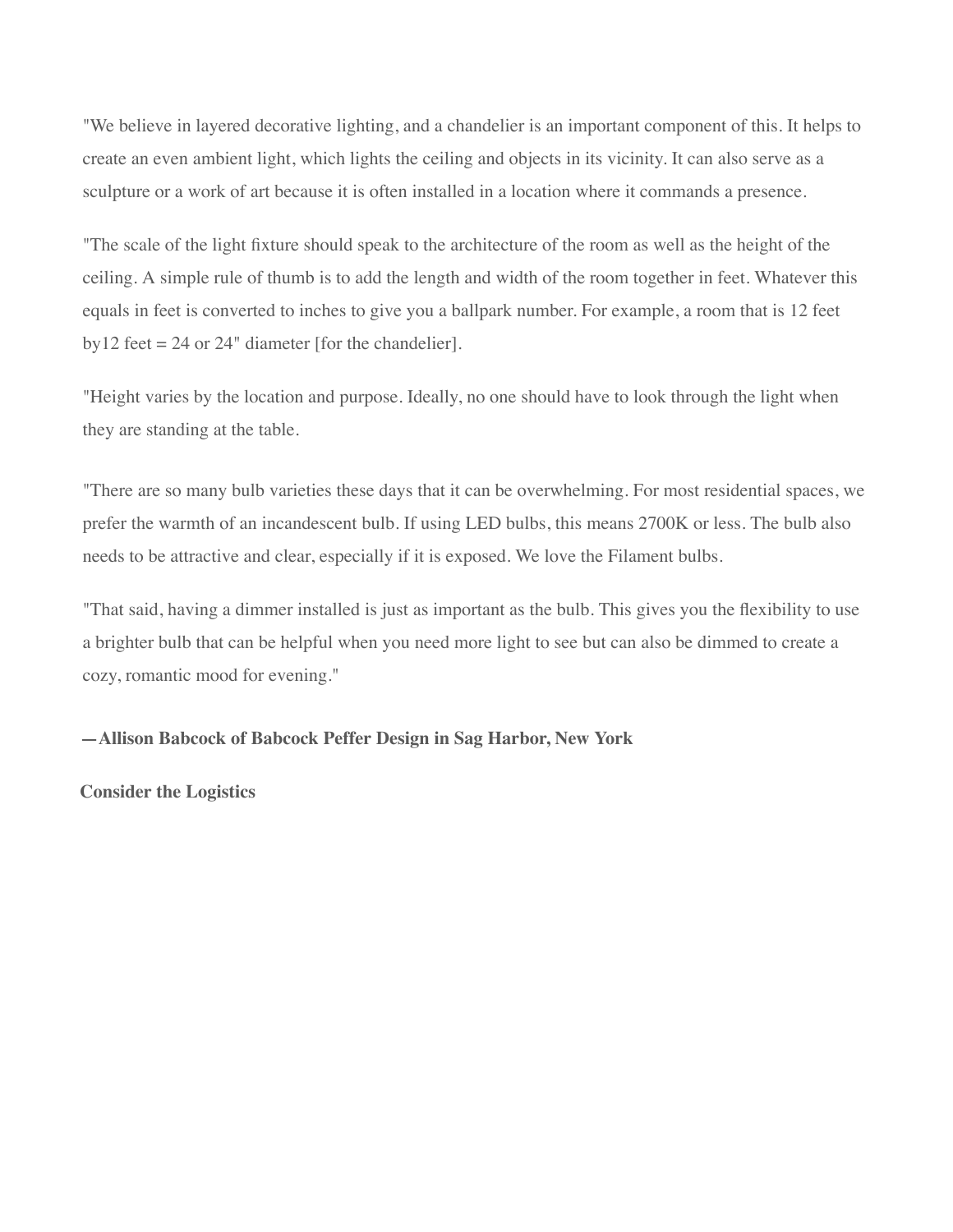

A feathered light fixture adds whimsical flare to this office space designed by Phillip Thomas. Photography by Antoine Bootz

"Chandeliers are works of art that elevate a space. Correctly proportioned chandeliers can have the ability to make a room feel bigger. "The key when selecting a chandelier is to start with the height of the chandelier. You never want to feel that it is coming down on top of you. As long as you pay special attention to the height, the length and the width can be to your liking. In a space with low ceilings, I find that a shallow chandelier that is broad in length and width can help make that space feel bigger.

"I don't discriminate on where chandeliers can be located. To me, they are works of art that add texture and interest to a space.

"Over a dining room table, I tend to hang them no lower than six feet off the floor to the bottom of the fixture. In other spaces, I like to maintain a minimum of eight feet between the bottom of the chandelier and the floor.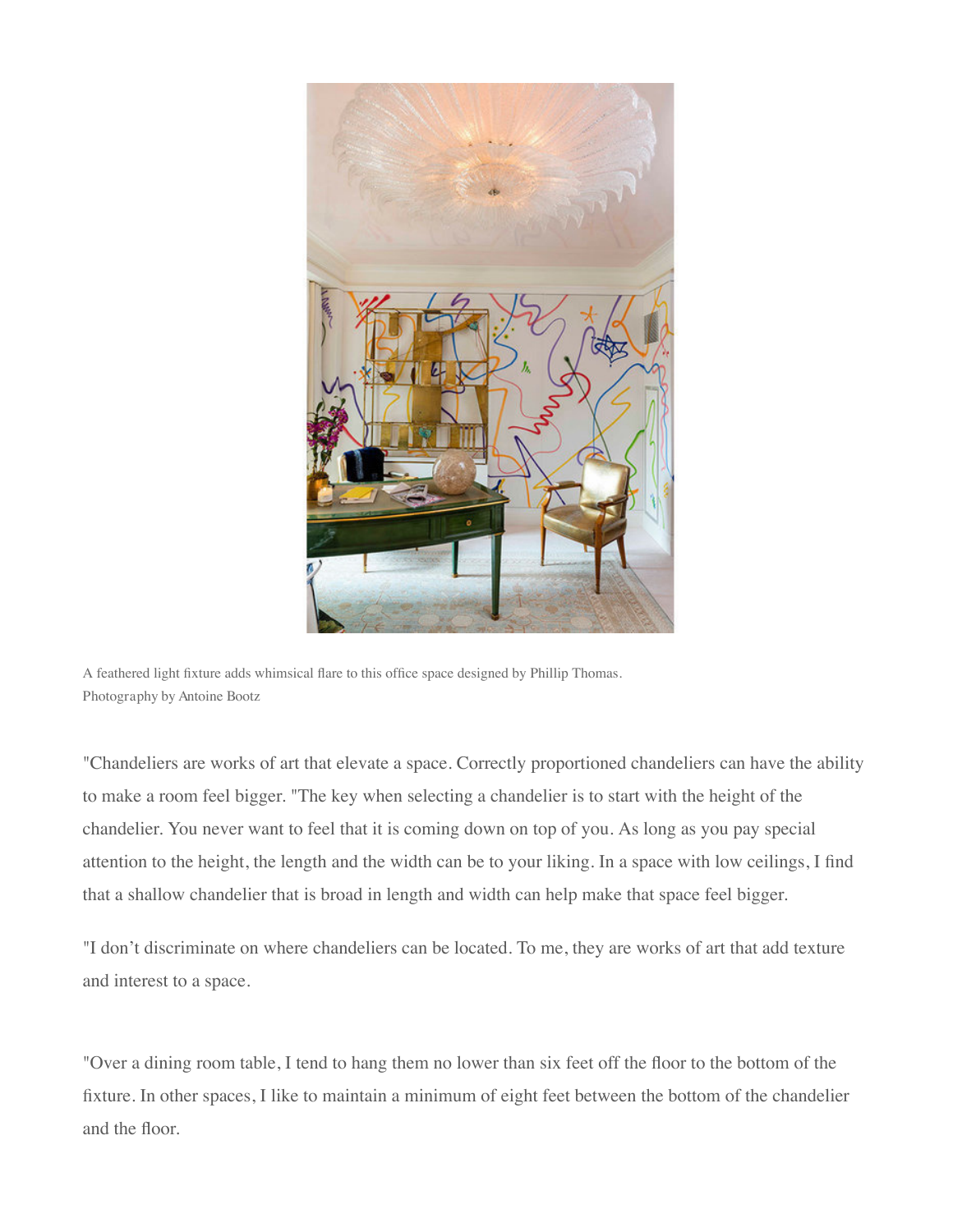"The key with bulbs is the color of the light. It should resemble traditional incandescent lighting as closely as possible. To that end, I often select 3000K as the color temperature for an LED bulb."

## **— Phillip Thomas, founder and principal of Phillip Thomas Inc. in New York City**

### **Be Creative**



A traditional-style chandelier adds old world glamour to a modern space designed by Lauren Reik. Photography by Oded Smadar

"Using a chandelier in an uncommon space, such as a guest bathroom or a corner in a house, allows me to add a touch of playfulness and theatrical effect.

"My favorite chandelier style is the 'French-and-Rock-Crystal chandelier.' It is usually associated with a luxurious lifestyle and fine materials. An interesting combination is to place an early 19th-century fixture in a modern space.

"The light bulb should be as unique and elegant as the ornament itself. I prefer using a carbon bulb in a glass pear shape with a visible reel. It complements by blending in."

**— Tel Aviv-based interior designer Lauren Reik**

**Think About the Space Itself**